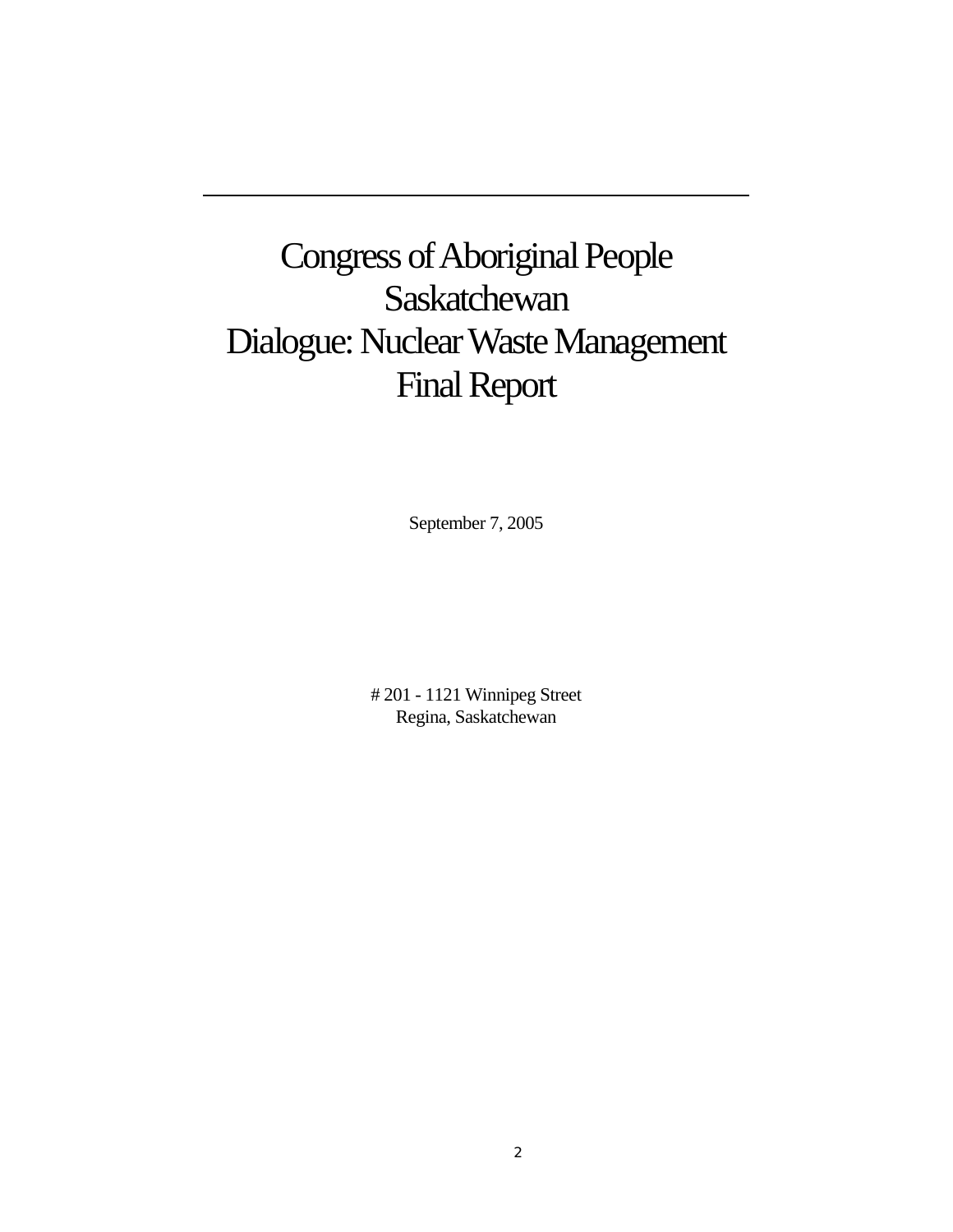## Congress of Aboriginal People **Saskatchewan** Dialogue: Nuclear Waste Management Final Report

""…the significant problems we face cannot be solved at the same level of thinking we were at when we created them." Albert Einstein

## Background

The Congress of Aboriginal People of Saskatchewan (CAPS) is a provincial advocacy organization that represents a number of regional affiliate organizations. The organization serves and protects the interest of Aboriginal constituents, namely offreserve and non-status Indians (Half-breeds) living in Saskatchewan by:

- Establishing democratic representation for all off reserve and non-status Indians (Half-breeds) based upon the principles of the Corbiere decision  $<sup>1</sup>$  by becoming an</sup> effective political voice for off-reserve First Nation people affected by Bill C-31
- Establishing an institutional structure to implement the representation described above
- Ensuring core services are provided at comparable levels to meet common needs no matter where a person resides in Saskatchewan (on or off-reserve)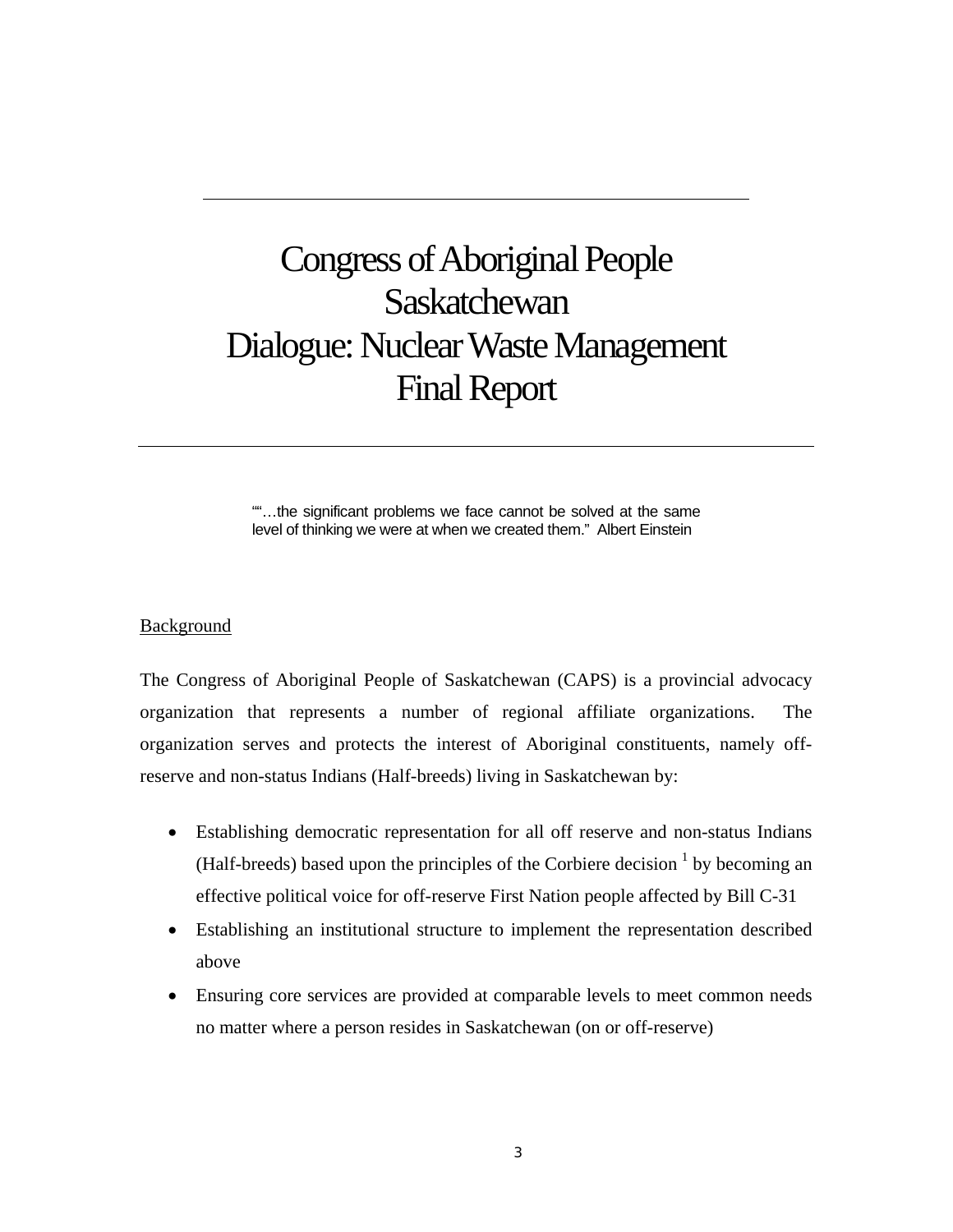• Ensuring that services are provided to off-reserve residents that adequately meet their needs when these needs differ from on-reserve residents because of the location of their residents

Each affiliate has its own constitution and is separately funded under the federal Aboriginal Representative Organization Program (AROP). The affiliates of CAPS include provincial organizations from Saskatchewan, Alberta and Manitoba who formally and legally associate themselves with the Western Treaty Alliance Group Inc. These organizations include the Congress of Aboriginal Peoples of Saskatchewan Inc., Native Council of Alberta Inc. and the Indian Council of Manitoba Inc. Within the province of Saskatchewan there are regional organizations that have applied formally and legally to associate themselves with CAPS as their provincial representative body. Each regional organization has its own constitution and offers memberships to those individual who meet the membership criteria of that particular regional organization. Individual members elect their executive officers who serve as board members for the Congress of Aboriginal Peoples of Saskatchewan Inc. The CAPS bylaws require that this affiliation be limited to one organization per region. The regional organizations include the following:

Willowfield Area Treaty Rights, Inc. – Jake Falcon, President Saskatoon Area Treaty Rights, Inc. – Winston McKay, President South Bay Youth Representative – Brennon Merasty Treaty Four Governance Rights, Inc. – Jim Sinclair, President Touchwood Hills Treaty Rights, Inc. – Ken Sinclair, President Fishing Lake Area Rights, Inc. – Brad Desjarlais, President Seventh Generation Youth Alliance Representative – Solomon Cyr

Each regional organization is entitled to send voting delegates to an Annual General Assemble held at the provincial level by CAPS in June of each year. The Assembly hears the activity related to the resolutions of the previous Assembly, is presented with

<sup>&</sup>lt;u>1</u>  $1$  Corbiere Decision is a May 20, 1999 Supreme Court Decision regarding eligible voters in Band government election held under section 77(1) of the Indian Act. The Court ruled that the requirement that all voters in Band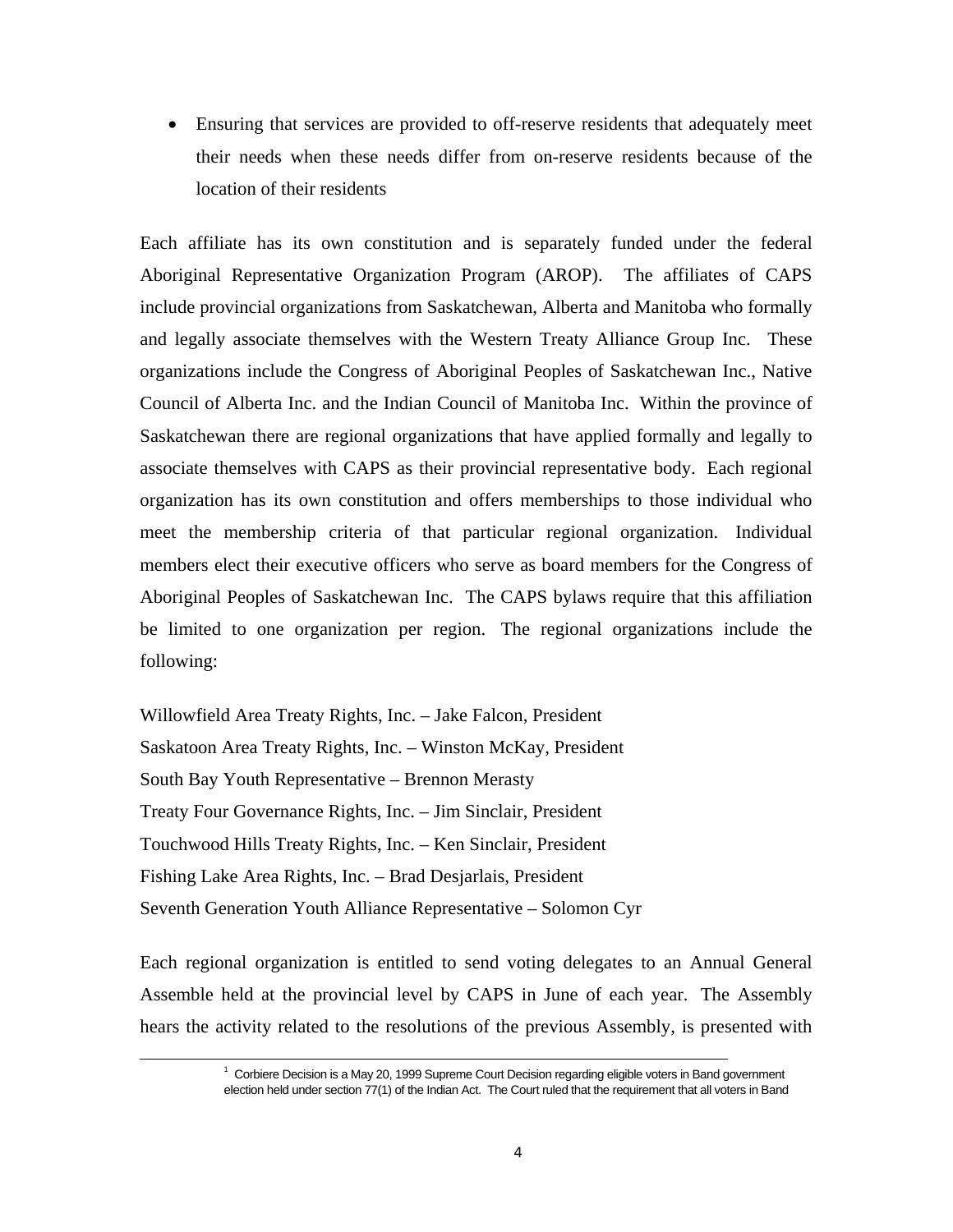the annual reports of each department and activity at CAPS, and examines the auditor's report for that year. Individual delegates put forward motions and resolutions for the consideration of the Assembly and every third year select a President by secret ballot. At each Assembly workshops are held for delegates dealing with a variety of priority issues and concerns.

Environmental concerns including nuclear waste have been a concern for delegates over the past few years. This has motivated the Congress of Aboriginal People of Saskatchewan to participate in these dialogues regarding nuclear waste management in Canada.

CAPS's mandate is to:

l

- share, facilitate collaboration and partnership strategies related to the implementation of Aboriginal issues in Saskatchewan;
- facilitate and enhance partnership with First Nations communities by identifying opportunities for collaboration, and developing and supporting joint initiatives to maximize opportunities to jointly strategize and address particular issues of concern; and,
- serve as a reference group for newly emerging/existing issues regarding policy and program development.

In November, 2004, WITA entered into a contractual agreement with the Nuclear Waste Management Organization (NWMO) wherein WITA would engage in NWMO's ongoing dialogue concerning the long-term management of Canada's used nuclear fuel. The Congress of Aboriginal People of Saskatchewan was a part of that agreement to facilitate a dialogue in Saskatchewan ; however, a number of administrative challenges have made it impossible for the Congress of Aboriginal People of Saskatchewan to report on the dialogues as agreed (a group report), and as a result a separate reporting process was created.

government elections be "ordinarily resident of the reserve:, violated the equality provision of the Charter of Rights and Freedoms.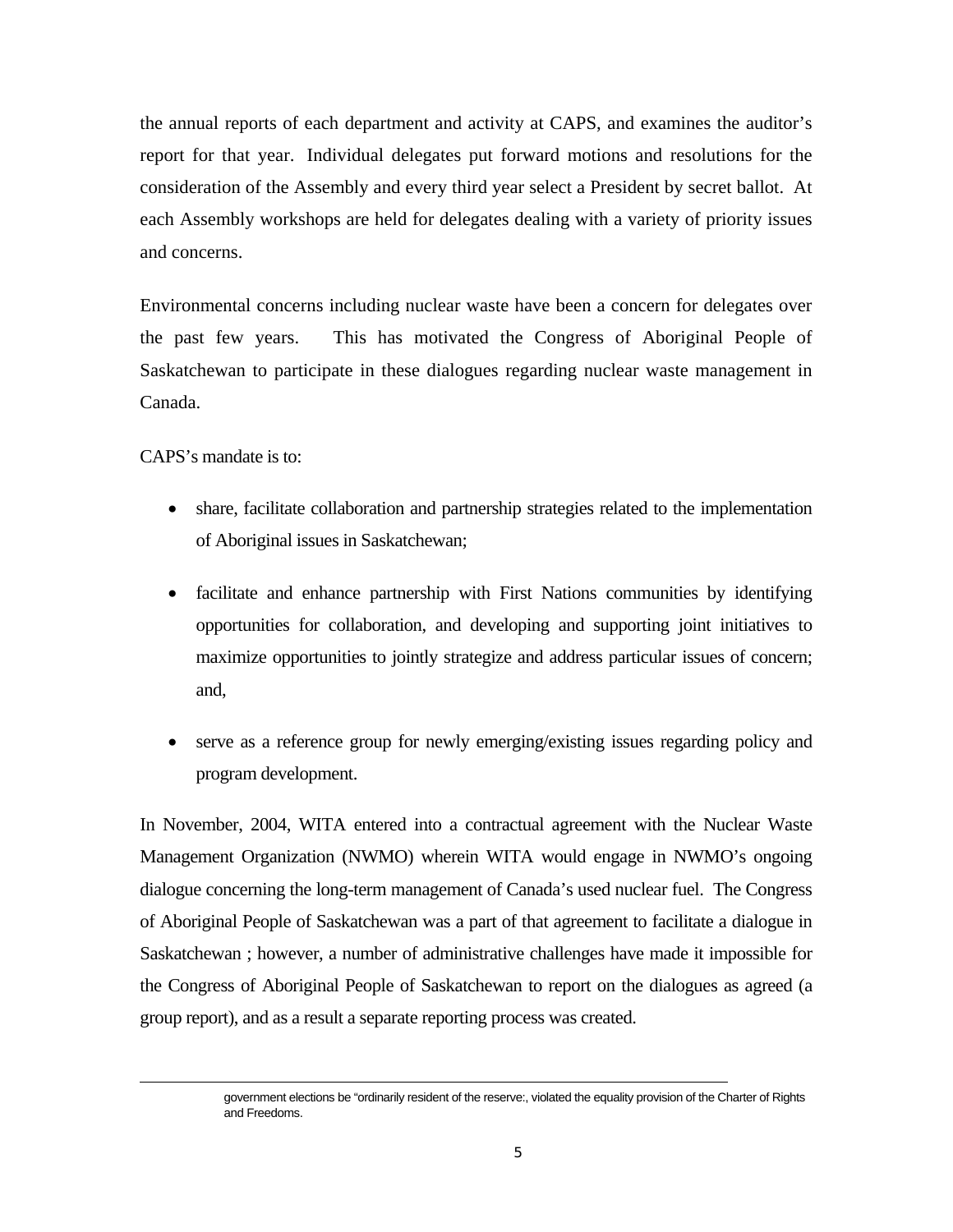#### **The CAP Process**

The process undertaken by the Congress of Aboriginal People of Saskatchewan included the facilitation of a number of community meetings within the province. Education awareness workshops were held in a number of locations.

The initial public meeting was held in Regina. It was a two day meeting where people from the community were invited to hear the presentation, while CAP used this meeting to inform their Board and affiliate organizations. Meeting agenda included presentations on the issues related to nuclear waste management, the work of NWMO, and the process that would be used to initiate the dialogue. CAP representatives were then asked to take the information back to their communities to begin the dialogue at the local level. A summary of the issues were kept by CAP staff for the preparation of recommendations. An outcome of the first meeting was a number of requests for further meetings. CAP staff attended a number of meetings and workshops in each of the affiliate regions to provide public education and awareness on the issue of nuclear waste. In total there were over 15 meetings held, from Regina to La Loche plus a number of small discussion groups.

Information was also put up on the CAP website www.capsask.ca and this also generated a number of requests to provide more information. As information was provided people were invited to review the material and share their concerns. We also had two ancillary discussions with a nuclear physicists facilitated by the consultant to help identify research of other relevant materials that would be useful. Findings were reviewed and synthesized, resulting in the following themes and recommendations for NWMO's consideration.

## **Themes from the CAP Dialogue**

From the discussion and from contributions from the website there were a number of themes that have developed. A common concern was the lack of information, and lack of time, for meaningful community participation. The issue was considered complex and took time to absorb the information. It was clear from the discussion that our people see the challenge of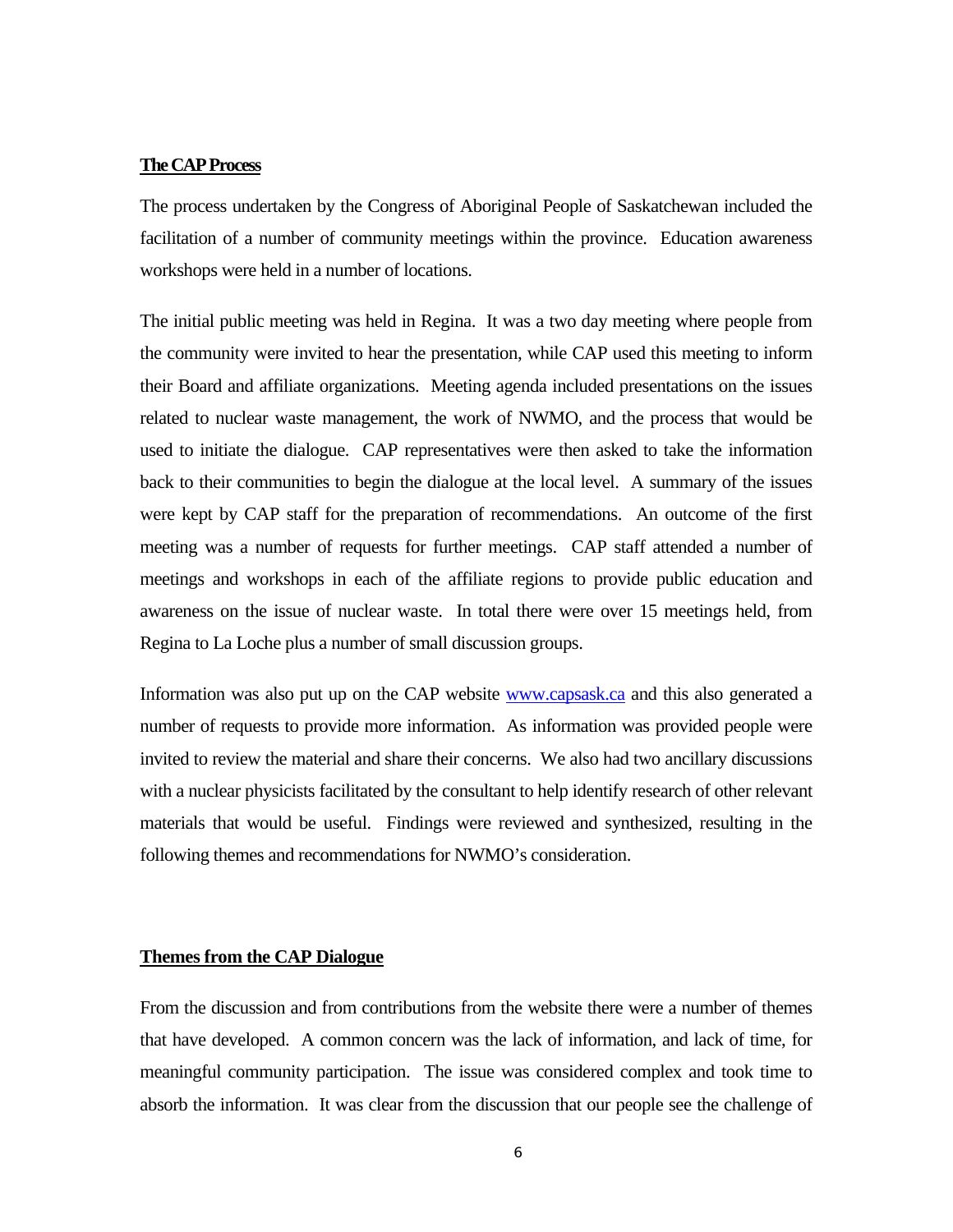the Nuclear Waste Management as a real dilemma: on the one hand the government have allowed nuclear development because of the money (too profitable) even though the consequences of use is nuclear waste without a safe way of management, and on the other hand, stopping the use of nuclear power today would still require a strategy to deal with these spent fuel bundles. As one person said: "It is interesting how Non-Aboriginal people always 'foul' their own nest."

1. Information needs to be simple enough to be understood by community people. A number of people used personal examples when dialogues were held and the information was not always understood. For example, people see all grades of nuclear wastes as the same when the government and industry suggest there are different grades. It was suggested by some that present nuclear waste are not being managed well at this time, and there is a concern that there is no consensus regarding the impact of "low level" waste like tailing from the mines or "intermediate" waste from hospitals or industrial uses, like mining supplies. Although these items are not considered a part of this "high level" fuel bundle disposal dialogue of NWMO most of our people see all types of waste as one problem. In some peoples minds it is the same substance. Information provided by stakeholders suggested, for example that everything is not the same; the subtleties of impact where not helpful because it was agreed that there is not adequate monitoring at this present time. Some people even suggested that the "scientific community" is often so arrogant that it resists the requesting and preparation of information in a simple form. One idea that we heard over and over again was the need to understand the debate or you can not make an informed decision. It was clear that information must be shared in Aboriginal languages.

#### Recommendation

NWMO needs to provide information in Aboriginal languages and the information needs to represent both side of the debate. To get this information NWMO could structure a number of debates between the stakeholders for and against each option. In this way the subtleties of each issue and the positions taken could be understood so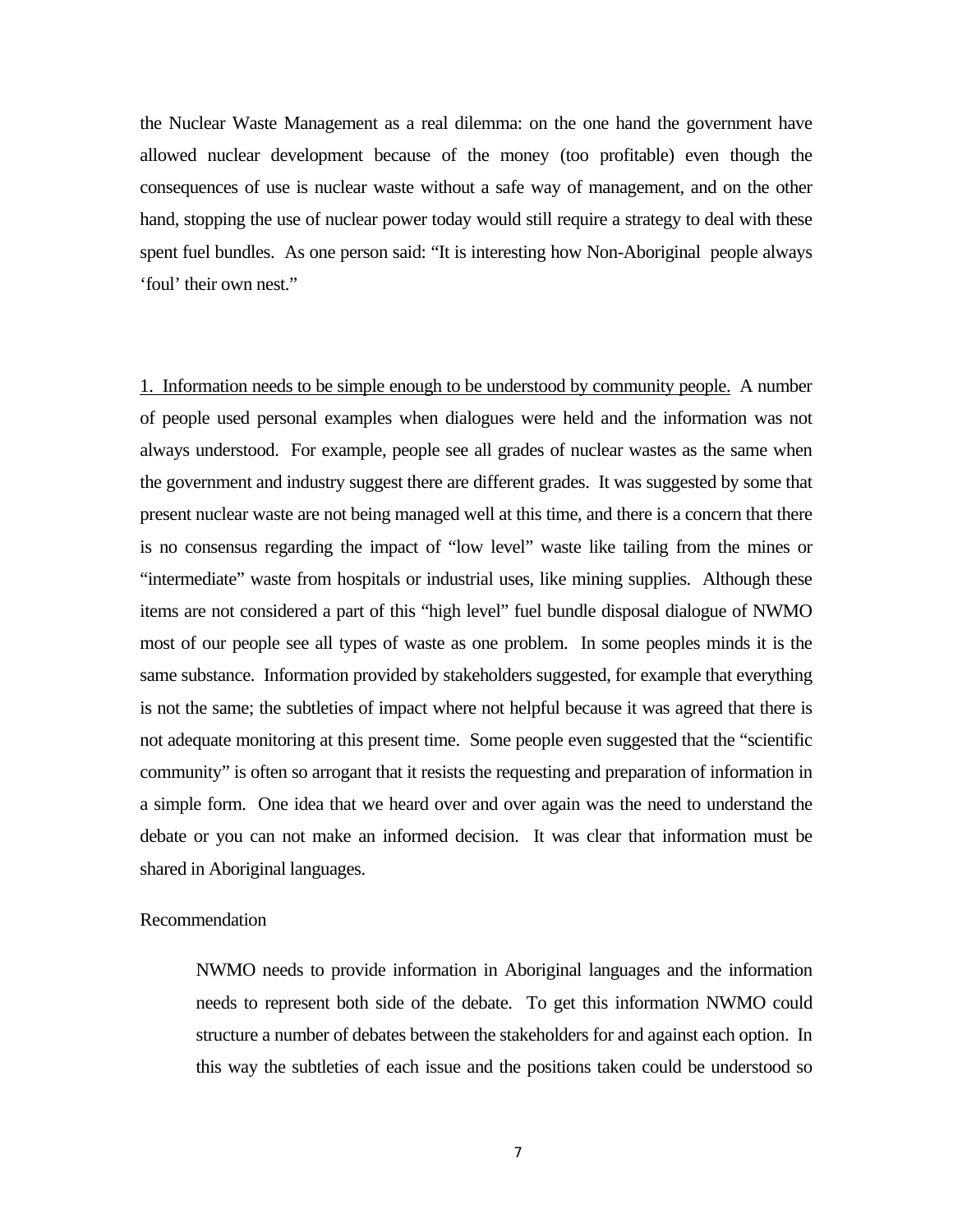people can make more informed decisions. One other way is to have a conference where all group's positions could be reviewed.

2. Aboriginal stakeholders interests is not evident. Stakeholders advocate their position in very creative but subtle ways. For example, the federal legislation doesn't discuss liability and the value of human life and health as part of its framework for dialogue. The voice that you hear in the legislation is the voice of those stakeholders with "money." The fear is a decision based on who they represent and not on behalf of those without power. A number of people use the example of Uranium City, Saskatchewan in the 60's. The Uranium was taken out, the short term benefits which were to be received were never realized because of unions and a lack of integrity by the companies. Now the Aboriginal people are left in a ghost town and to this day the clean up of the mine site has not happened. Since most of the nuclear waste is generated in the southern part of Canada and since there is no voice of the Aboriginal people of the north where disposal sites are anticipated to be located, there is a lack of the Aboriginal voice. It was feared that stakeholders may use economic benefits as the only motivation in making their recommendations and decision.

In the case of NWMO it was evident that their Board and staff also lacked the Aboriginal voice behind the close doors, as what was heard was being analyzed, developed and as the report was written. Not having an opportunity to influence what was reported is an example of two problems: first the Aboriginal voice is not heard and secondly, the contribution of those involved in the process will be looked at as being "bought off" because their concerns never surface. Those outside of the process will suggest that the Aboriginal groups in the process agreed.

#### Recommendation

NWMO work need to be transparent, stakeholder interest in the organization need to identified, and the Aboriginal voice needs to be an integral part of Board decision making, research and report preparations. Dialogues need to build on the continuity of existing activities and not be changed randomly. If it does change randomly if will be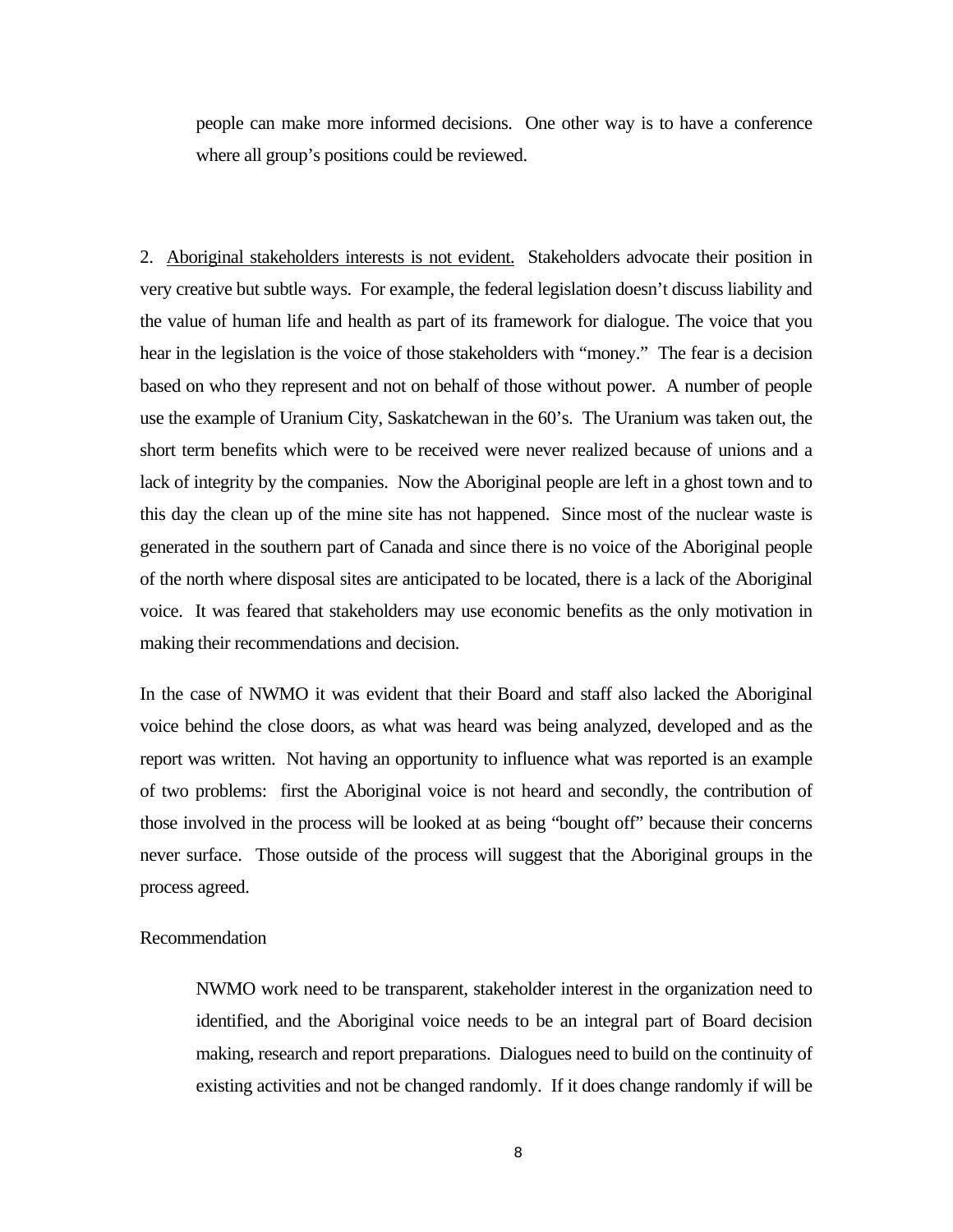perceived as people were not invited back because their views were different. CAP members strongly suggest a national Aboriginal monitoring group with authority, be established, and funded to be that Aboriginal community voice. Each region needs the opportunity to structure a committee of Aboriginal stakeholders so all of Canada can be represented.

3. This phase of the process not be considered "consultations." Governments have a legal obligation to consult with the Aboriginal community. People suggest that the present process and funding was inadequate and as a result it was only an introduction to the issue and there need to be a lot more time and effort to educate the Aboriginal public. Northerners believe that they has the most to loose and least to gain from NWMO recommendations.

### Recommendation

NWMO reporting to the Federal Government needs to acknowledge that this obligation to consult exists, and this process is not consultation, and Treaties obligations will be respected.

4. Technical Information inadequate Some suggested that the reports generated by NWMO and public information created did not acknowledge the technical challenges. The descriptions suggest that all the concerns raise in the public dialogue can be managed. We have seen the devastation from a hurricane in the southern states and how the potential damage exceeded the best technical predictions. We have not had, or do we want, a nuclear waste disaster because technical knowledge is inadequate. One person said the "Gene is out of the bottle" and we need to act; however, technical information is still inadequate at this time and there decision made that seem inconsistent with the creation of good information. For example, the underground research storage facility in Manitoba is being closed in its infancy and there is no real conclusion on how adequate underground storage is, or how it will work in the long term. It is now being closed when this dialogue project is being initiated when what is needed is research to determine technical adequacy over the next  $30 - 50$  years. Over and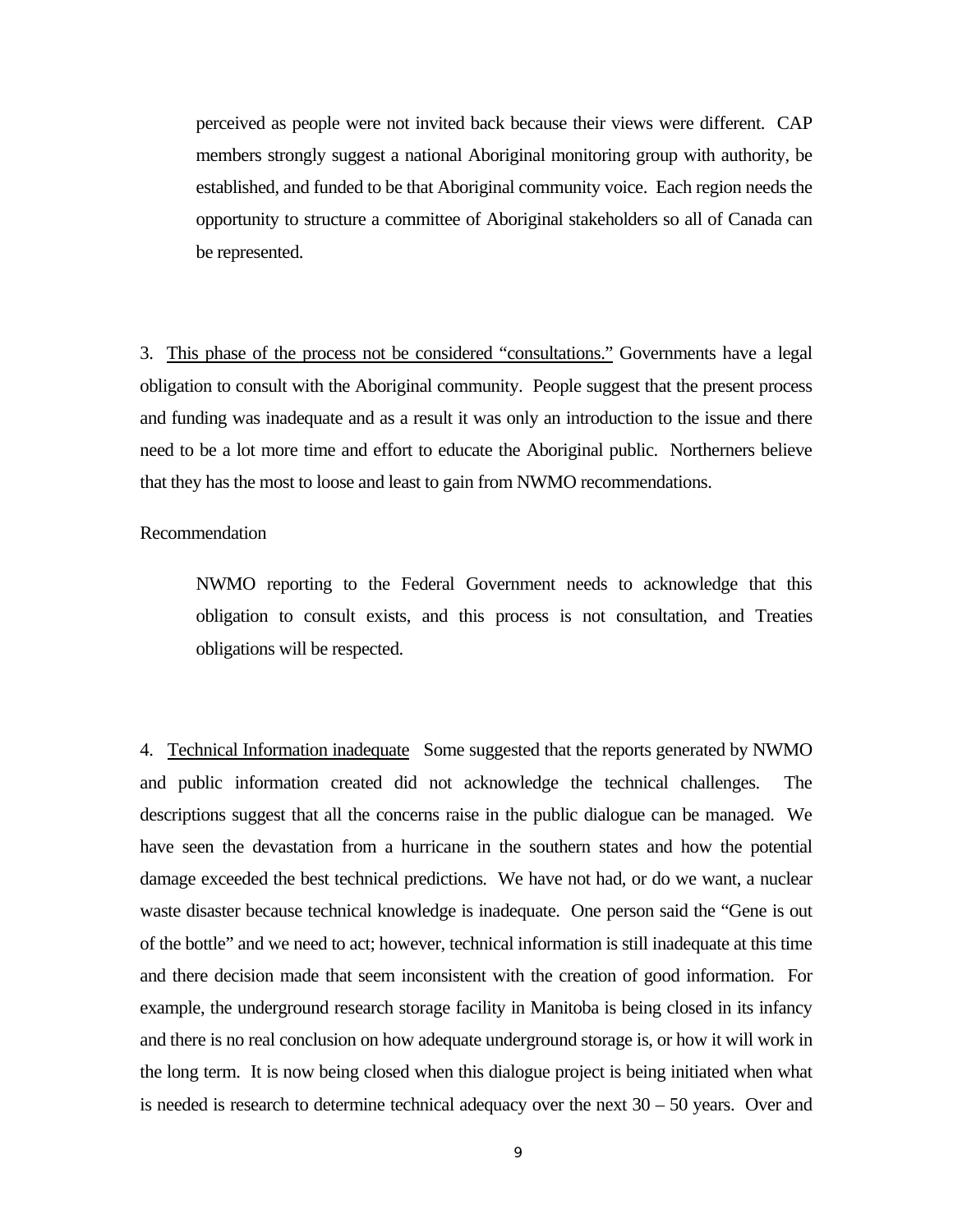over again, we heard traditional land users concerns regarding their traditional livelihood. We could not answer how they will be affected because we only surmise what the impact will be. The challenge of nuclear waste is not understood. There are a number of anecdotal comments that deserve further research and local people suggested that they could monitor the water ways, fish and animals. For example, the tailing pond spillage has already happened and the impact is not understood. If it is it is not being shared. There were a number of comments regarding the specific impact underground storage would have on different species of birds and fish.

#### Recommendation

NWMO needs to encourage (fund) research which will enhance and challenge technical thinking. The research questions need to be the people's questions. For example, nuclear waste is the only topic when there are many other chemicals, many which are poisonous. What is to happen with these by products? Aboriginal traditional knowledge relating to impact nuclear waste on the environment needs to be part of the research. This was discussed and reported on in the Elder Forum report.

5. There framework for decision making is not based on principle, because the NWMO principles are really statements of preference. The four recommendations include: socially acceptable, environmentally responsible, technically sound and economically feasible. The context describing "whose perspective" is never mentioned. This silence raised a number of concerns. For example, what is considered socially acceptable changes in Canada almost as fast as the weather? If you thing about it, being environmentally responsibility is how we got to this point in time. What was "socially" wrong a few years ago is now being embraced and what was considered environmentally responsible is not adequate and that is why we have the dialogues. Our concern is this: If you look at the four recommendations two - socially acceptable and environmentally responsible - will be determined by government and two technically sound and economically feasible - will be determined by the nuclear industry. Because these statements are not principles, but preferences statements, they must not be argued as fundamental truths which they are not. These statements actually lack principles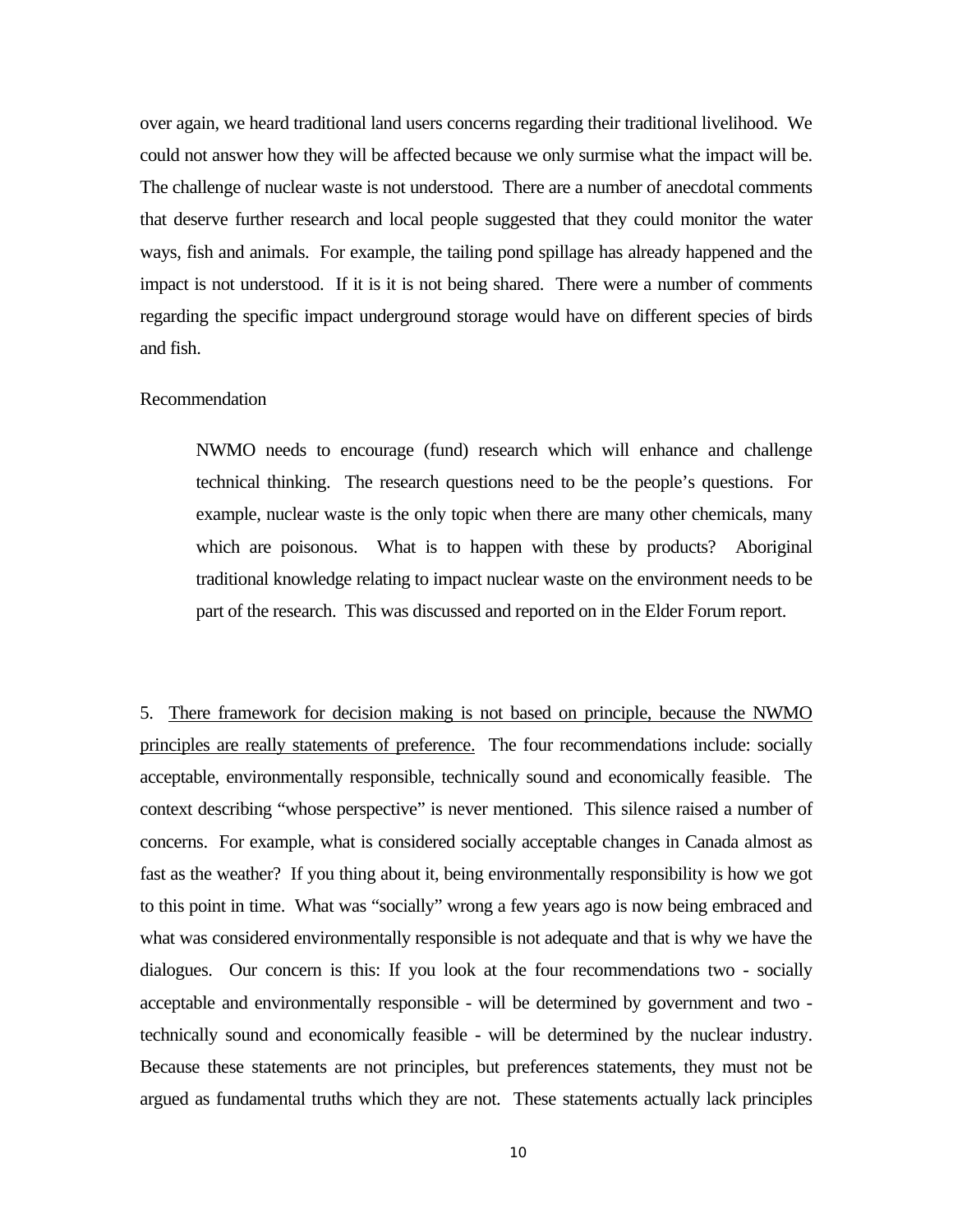and you see this very quickly because they are not consistent with the creator or natural law. If one understands the creator and natural law they don't change. What seems to be missing is the understanding that principles are not created, but they are discovered.

NWMO principles are social creations based on social laws. They are not principles at all. Our concern can be captured in the statement "…if you pick up one end of the stick you pick up the other. Not because you want the other end, but it comes with it." Utilizing social law may give a perception of a truth; however, it will limit the range of decisions available in the future, and will not result in principle based decision-making.

### Recommendation

This is a good example where the use of traditional knowledge would have been an asset to the report's development. Understanding the Aboriginal world view would have contextualized the framework of the report and would have assisted in principle based decision making. NWMO needs to carefully review the recommendations of the Elders forum held in Ottawa August 25-27, 2005 especially how traditional knowledge guides the decision making process. It is also recommended that there be continuity of members at these dialogue tables so new iterations of reports can be reviewed.

## **Conclusion**

In conclusion, CAP appreciates the opportunity to be part of the dialogue. We make these recommendations because we know that this process has to have integrity. We also concur with the WITA interim recommendation that "...NWMO must come to a firm, simple, conclusion in its recommendation to Parliament on November 15, 2005. .." The conclusion must balance the interest of Aboriginal community, government interests and the "industry driven" NWMO Board. The decision on what to do with nuclear waste is not just a long-term scientific issue, but must consider all stakeholders especially those who signed Indian Treaties, as "Affirmed and Recognized" by Section 35 of The Constitution of Canada. The nuclear industry in Canada must respect Treaties; regardless of cost.